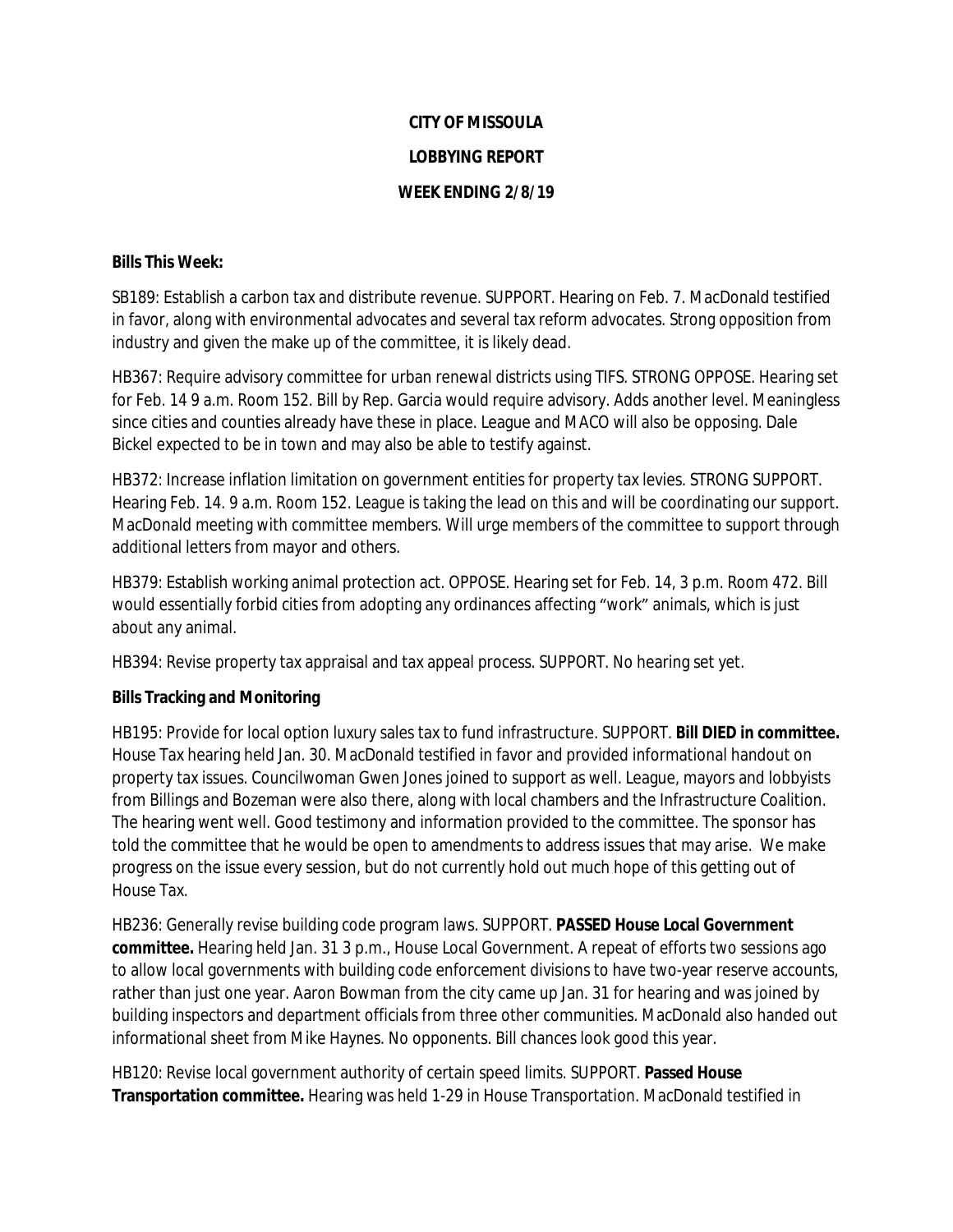favor, along with MACO and others. The bill simply allows local governments to lower speed limits on highways in "urban" areas. No executive action yet.

HB223: Deter the fraudulent use or theft of taxpayer funded resources. OPPOSE. **Bill withdrawn—likely dead.** MacDonald and others visited with the sponsor to express concerns about the legislation and let her know what she's attempting to do is already addressed – and in better language – in existing law. As of the date of the hearing, the sponsor confirmed she intended to pull her bill due to the overwhelming concerns raised by local governments, law enforcement and fire lobbyists.

HB15: Revise laws related to nonmotorized vehicle and mobile home disposal. SUPPORT. **PASSED house Local Government committee.** Hearing Jan. 24 House Local Government. Awaiting executive action.

SB 103: Revise laws on PSC regulation of municipalities. OPPOSE. **In committee—no action taken since Jan. 29 hearing.** Hearing held Jan. 29 in Senate Energy and Telecommunications. MacDonald testified against, along with the League. The hearing was almost uncomfortable as the sponsor's explanation for the bill seemed to change and didn't make a lot of sense. He claimed that the intent was not to give the PSC "rate-setting" authority and that the intent was only to give them "oversight" to protect people from bad actors. However, he later said that, in fact, the PSC would have the final say – which seems to indicate that it could set rates (by simply saying 'no' to the ones it doesn't like.) MacDonald and others spoke with Missoula committee members after the hearing, as well as with the sponsor. We would be surprised if this one makes it out of committee.

HB 232: Revise assessment of taxes during condemnation proceedings. OPPOSE. **PASSED House Taxation committee.** Hearing Jan. 31 in House Tax. MacDonald opposed along with the League and MACO. There were no supporters. The sponsor brought up the Mountain Water case, discussed the Supreme Court decision in that case, but did not volunteer his role in that case. MacDonald made sure the committee knew of Mercer's role, opposed the bill, but also made it clear that due to pending litigation on this very issue, the city was being "very careful" not to discuss issues related to that case. Kelly Lynch with the League followed and provided additional information. MACO's Bryson discussed how the bill would complicate WHO a county sends tax bills to – when the entity is exempt from Title 15. No executive action yet. Unfortunately, the bill is likely to get out of the committee and we'll have to kill it on the Senate side.

HB 146: Establish laws regarding sanctuary cities in Montana. Oppose. **PASSED House Judiciary committee.** Hearing held Feb. 1 Per guidance from the mayor and the league, MacDonald stayed out of the room and monitored and provided information to Lynch with the league. MacDonald has visited with ACLU and others, who are specifically seeking law enforcement support.

HB 147: Referendum to establish sanctuary city laws in Montana. Oppose. **PASSED House Judiciary committee.** Same as above.

HB 325: Generally revise firearm laws. OPPOSE. **No action taken since Feb. 5 hearing.** Hearing February 1 in House Judiciary. MacDonald testified against, along with the league, MACO and gun safety advocates. The bill appears to be in direct response to the Missoula ordinance that is now being appealed to the state Supreme Court.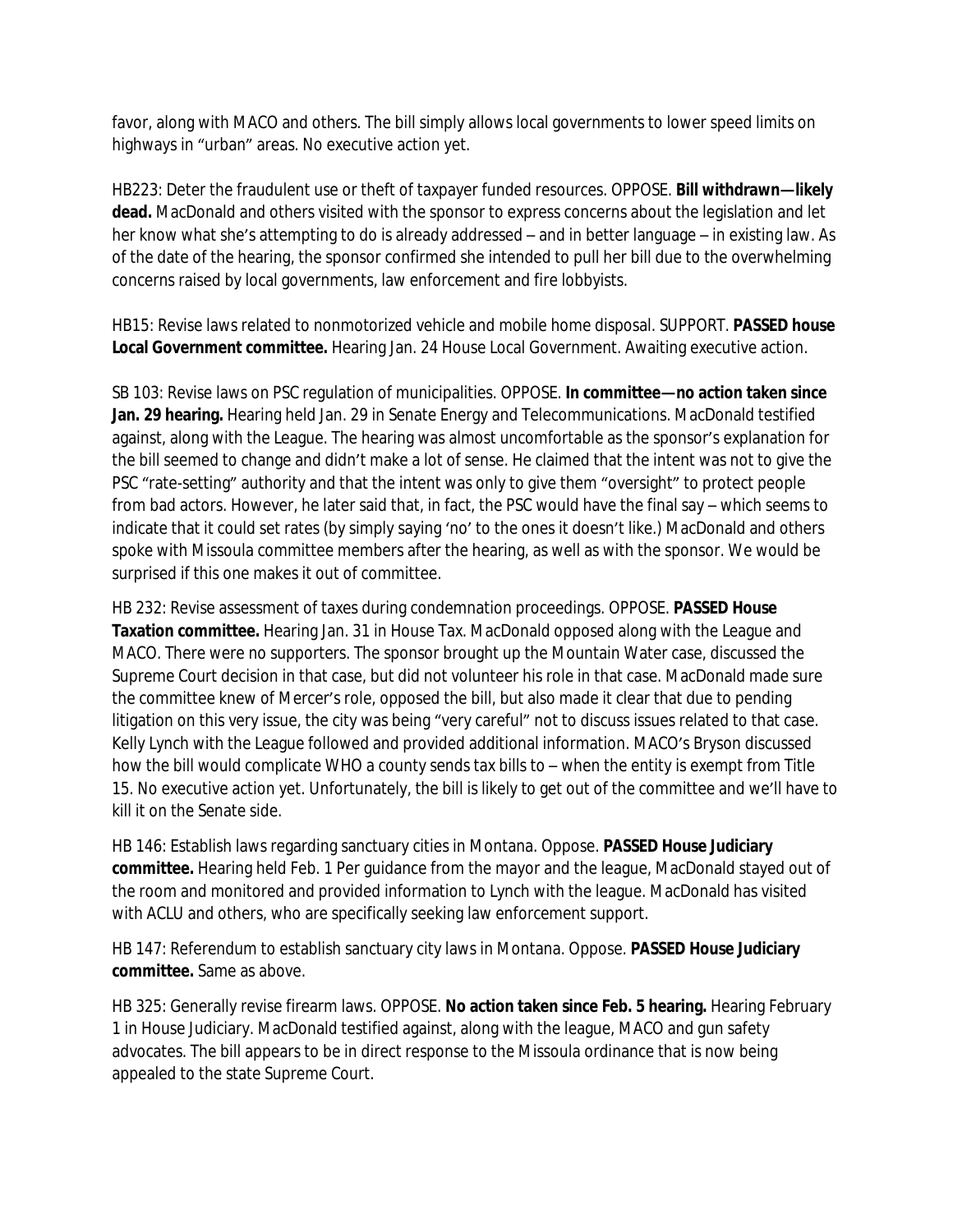HB 357: Revise concealed carry laws by initiative: OPPOSE. **No action taken since Feb. 1 hearing.** Same as above.

HJ 9: Interim study on maintaining public safety while offering addiction treatment. Introduced bill text available electronically January 28. **Hearing in house Human Services committee Feb. 7—no action taken.**

HB 192: Revise laws related to privacy in communications. SUPPORT. **No action taken since Jan. 28 hearing.** Reviewed by Nugent. Hearing held Jan. 28. MacDonald did not testify, but has spoken with committee members and is monitoring. Some amendments are being proposed to clean up some language at the request of the ACLU. This is the "revenge porn" bill similar to last session which makes it a crime to post or publish nude photos of a person without that person's permission.

SB 117: Revise highway de-icer laws. Oppose. **PASSED Senate Highways and Transportation. REFERRED TO Senate Finance and Claims committee on Feb. 14.** Identical to SB 106 in 2017 session. MacDonald testified in opposition along with state Department of Transportation. Supporters included the Montana Logging Association, regarding damage to vehicle components. MacDonald testimony reiterate the fiscal concerns raised by DOT, but concentrated more on the air quality issues in Missoula and the fact that the city has no viable alternatives to mag chloride. The fiscal note arrived in time for the hearing. It is less than previous years, but still substantial. The bill is likely to get out of committee, but as in past sessions, the fiscal note will likely kill it. This is Sen. Brown's last year in the legislature.

SB 18: Establish workforce housing tax credits. Support. **No action taken since Jan. 23 hearing**. Hearing held Jan. 23 in Senate Tax and MacDonald testified along with a variety of housing advocates. A onepage fact sheet and talking points on this bill were provided to MacDonald. This bill has some issues. Leading proponents didn't explain some of the tax implications well and several key senators, including chair Roger Webb and Sen. Dick Barrett of Missoula, expressed mild skepticism that it could "pencil out." MacDonald spoke with Barrrett after and he wants to support the bill and is trying to work with the sponsors to get information in a format that he can use to also persuade other committee members. Unsure when executive action will occur.

LC3240: Revise laws regarding chief municipal judge. SUPPORT. **Draft still in edit.** City of Missoula bill to change existing statute that requires municipalities with more than one municipal judge to alternate who serves as the chief judge. MacDonald has discussed with Billings as well. Billings is reviewing. No bill number yet.

 HB 194: Revise lodging and rental car taxes including local option. SUPPORT. **House Tax hearing postponed—rescheduled for Feb. 12.**

SB 13: Allocating supportive housing grant funds to those serving Am Indian offenders. HCD awaiting more information on this bill. NO position yet. **TABLED in committee Jan. 18.**

HB 6: Renewable resource grants. Strong support. Dale reviewed. Fiscal note printed. No hearing date set. **No action taken since house Joint Appropriations Subcommittee hearing on Feb. 7.**

HB 16: Establish affordable housing loan program. Support. **No action taken since first reading in senate Taxation on Feb. 7.** PASSED House Tax 13-5 as Amended MacDonald testified in SUPPORT at House Tax on 1-11. Met with housing advocates after and traded information in order to assist in tracking this bill